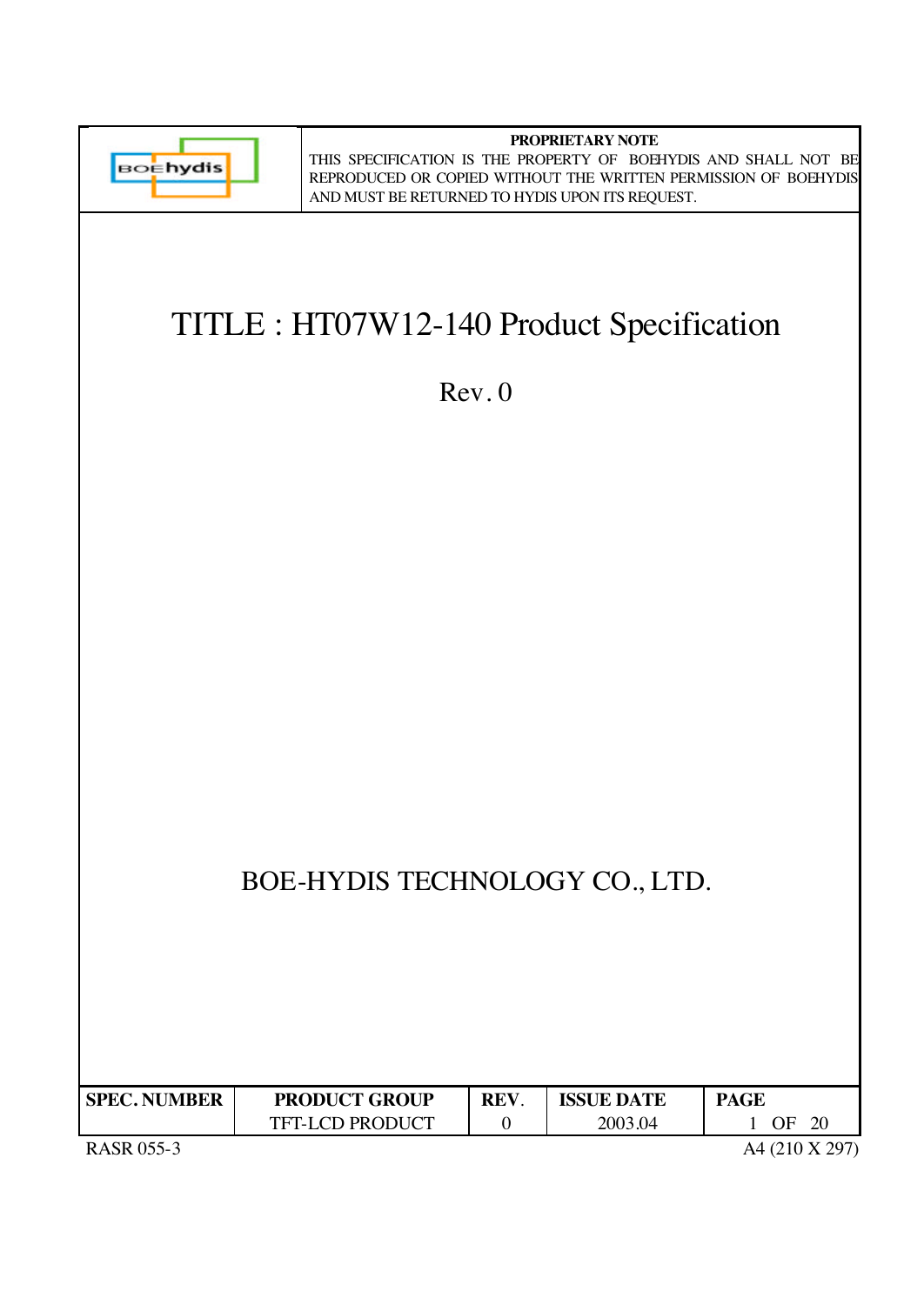|                   |                     |                        | PRODUCT GROUP                     | REV.             | <b>ISSUE DATE</b>                  |
|-------------------|---------------------|------------------------|-----------------------------------|------------------|------------------------------------|
|                   | <b>BOEhydis</b>     |                        | TFT-LCD PRODUCT                   | $\boldsymbol{0}$ | 2003.04                            |
|                   |                     |                        | <b>REVISION HISTORY</b>           |                  |                                    |
| REV.              | ECN NO.             |                        | DESCRIPTION OF CHANGES            | <b>DATE</b>      | <b>PREPARED</b>                    |
| $\boldsymbol{0}$  |                     | <b>Initial Release</b> |                                   | 2003.04          | $\operatorname{D.J.} \! {\rm LEE}$ |
|                   |                     |                        |                                   |                  |                                    |
|                   | <b>SPEC. NUMBER</b> |                        | <b>SPEC. TITLE</b>                |                  | <b>PAGE</b>                        |
|                   |                     |                        | HT07W12-140 Product Specification |                  | OF<br>20<br>$\overline{2}$         |
| <b>RASR 056-1</b> |                     |                        |                                   |                  | A4 (210 X 297)                     |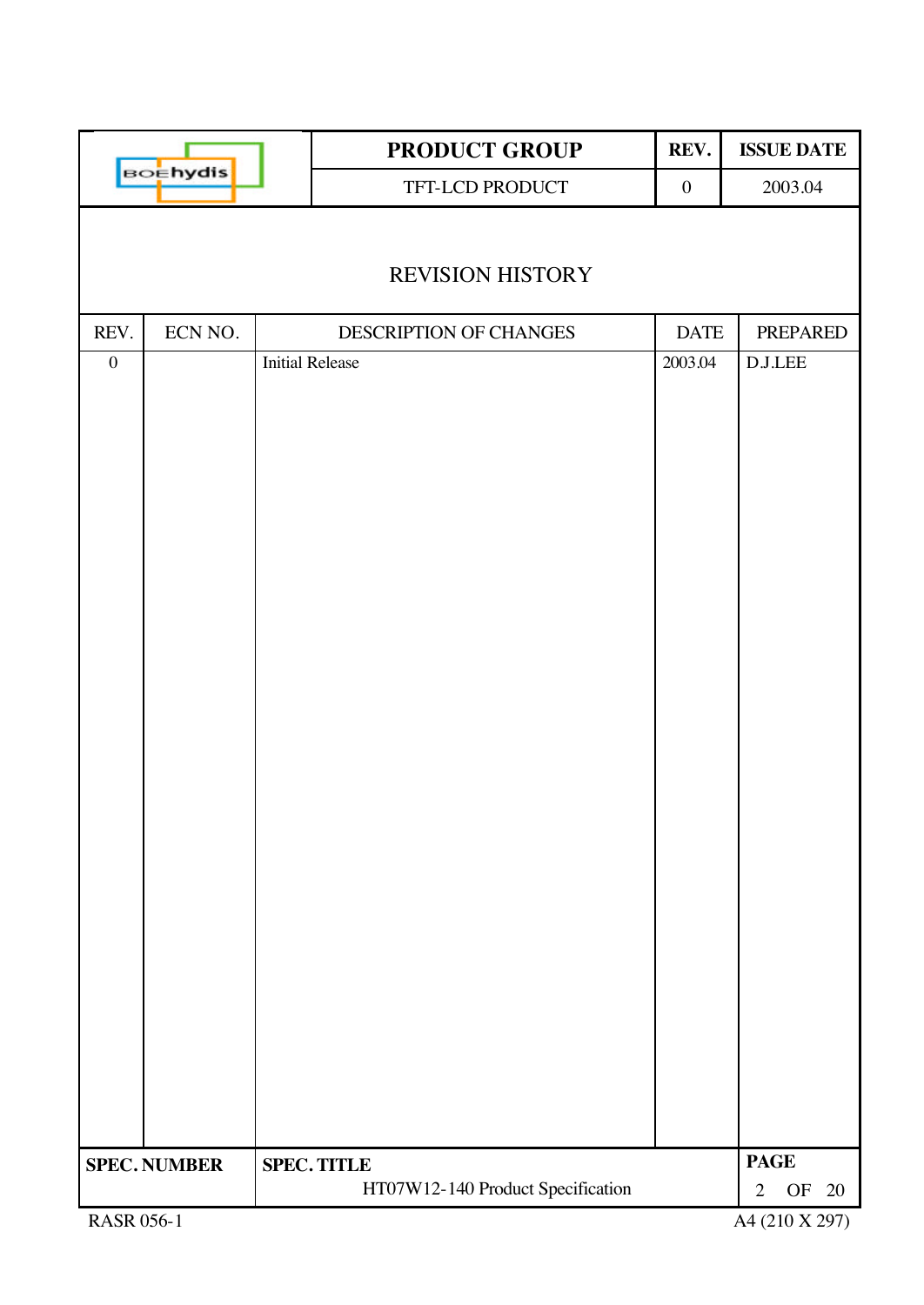| Ehydis |  |
|--------|--|
|        |  |

TFT-LCD PRODUCT 0 2003.04

# **Contents**

| No.  | Items                               | Page           |
|------|-------------------------------------|----------------|
| 1.0  | <b>General Description</b>          | $\overline{4}$ |
| 2.0  | <b>Absolute Maximum Ratings</b>     | 6              |
| 3.0  | <b>Electrical Specifications</b>    | 7              |
| 4.0  | <b>Optical Specifications</b>       | 8              |
| 5.0  | <b>Interface Connection</b>         | 10             |
| 6.0  | <b>Signal Timing Specifications</b> | 12             |
| 7.0  | <b>Signal Timing Waveform</b>       | 14             |
| 8.0  | Power Sequence                      | 16             |
| 9.0  | <b>Reliability Test</b>             | 17             |
| 10.0 | Handling & Cautions                 | 17             |
| 11.0 | Appendix                            | 18             |

| <b>SPEC. NUMBER</b> | <b>SPEC. TITLE</b>                | PAGF |  |
|---------------------|-----------------------------------|------|--|
|                     | HT07W12-140 Product Specification |      |  |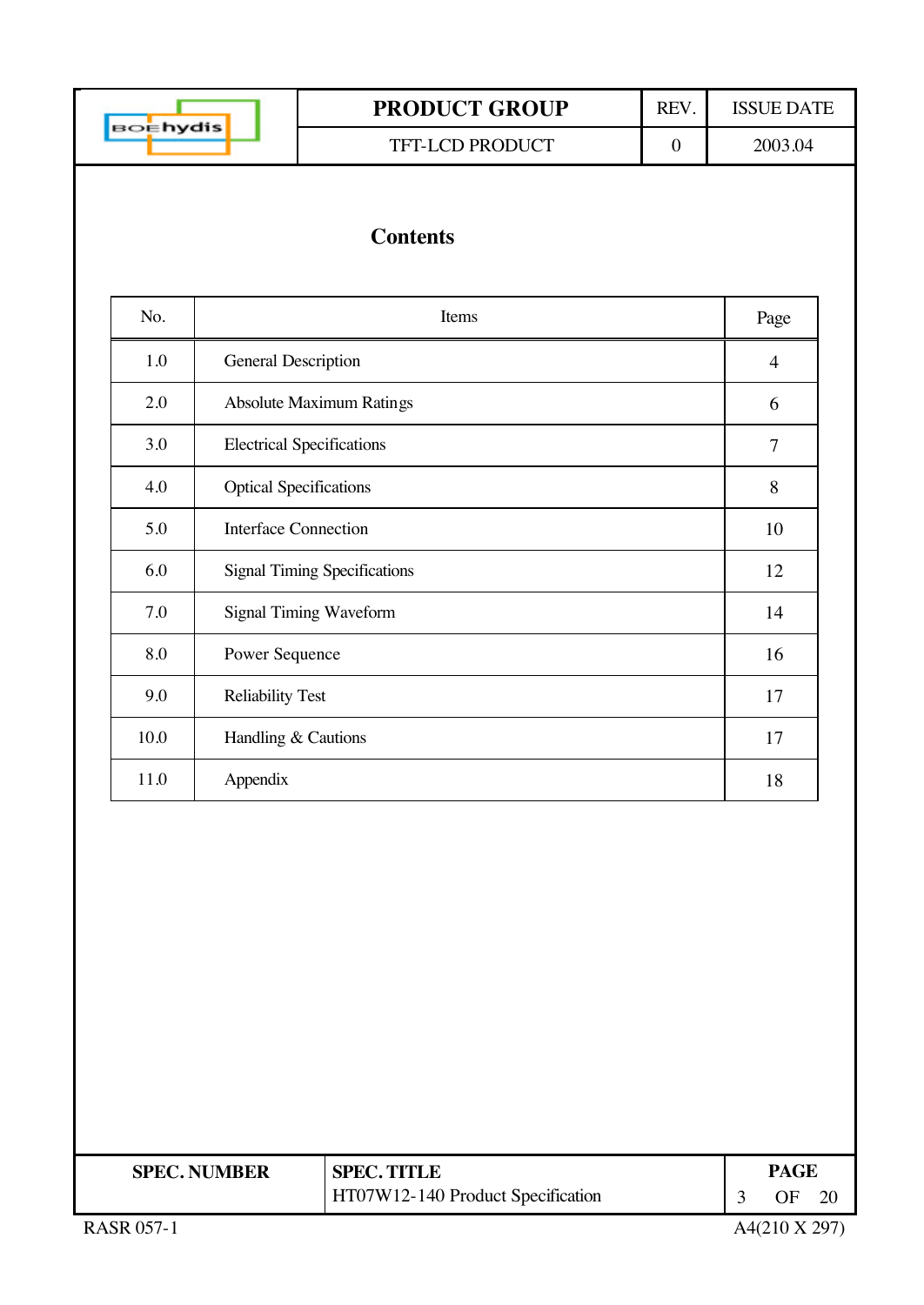|                 | <b>PRODUCT GROUP</b>   | REV | ISSUE DATE |
|-----------------|------------------------|-----|------------|
| <b>BOEhydis</b> | <b>TFT-LCD PRODUCT</b> |     | 2003.04    |

#### **1.0 GENERAL DESCRIPTION**

#### 1.1 Introduction

HT07W12-140 is a color active matrix TFT-LCD unit using amorphous silicon TFT's (Thin Film Transistors) as active switching devices. This unit has a 7 inch (18cm) diagonally (Aspect ratio 16:9) measured active area with resolutions (480 horizontal by 234 vertical pixel array). Each pixel is divided into RED, GREEN, BLUE dots, which are arranged in vertical stripe and this unit can display full colors.



RASR 057-1  $A4(210 \text{ X } 297)$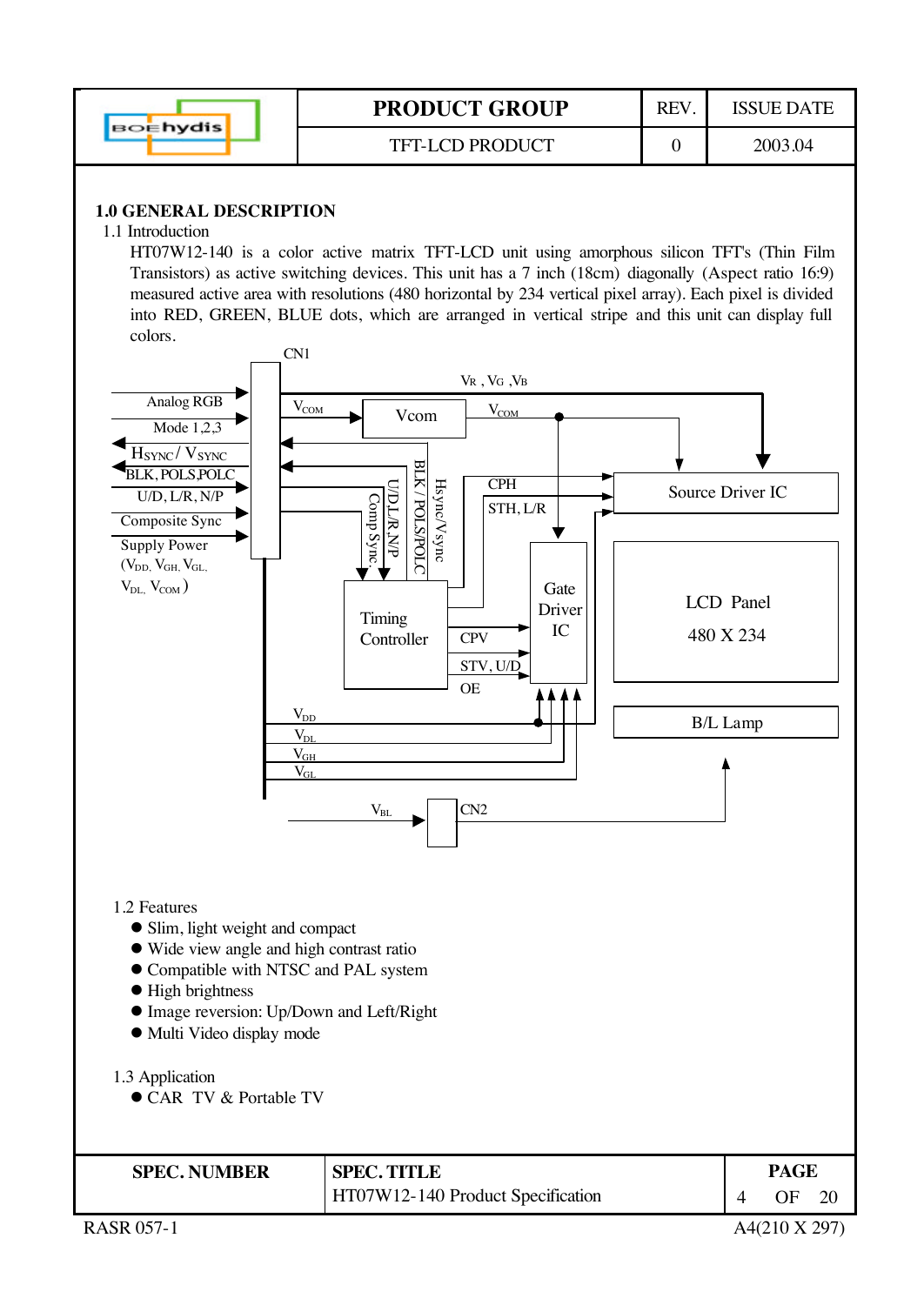

#### TFT-LCD PRODUCT 0 2003.04

1.4 General Specifications

The followings are general specifications at the model HT07W12-140.

| Parameter                     | Specification                                       | Unit                | Remarks          |
|-------------------------------|-----------------------------------------------------|---------------------|------------------|
| Display Mode                  | Normally white                                      |                     |                  |
| <b>Supply Voltage</b>         | $V_{COM}(9V), V_{DD}(5V), V_{GH}(18V),$             | Volts               | S/B Input        |
|                               | $V_{GL}(-15V)$ , $V_{DL}(-10V)$                     |                     |                  |
| Drive System                  | <b>H-Line Inversion</b>                             |                     |                  |
| Number of pixels              | 480(H)*234(V)                                       | Pixels              |                  |
| Pixel Pitch                   | $0.321(H)*0.372(V)$                                 | mm                  |                  |
| Pixel Arrangement             | <b>RGB</b> Vertical stripe                          |                     |                  |
| <b>Display Colors</b>         | Full                                                | Colors              |                  |
|                               | 154.080*87.048                                      | mm                  |                  |
| <b>Effective Viewing Area</b> | 7.0 (Diagonal)                                      | Inch                |                  |
| Sync Signal                   | Hor./Ver. Sync Output for RGB                       |                     | <b>TTL</b> Level |
| <b>Brightness</b>             | 450 Typ.                                            | Cd / m <sup>2</sup> | Note 1           |
| <b>Outline Dimension</b>      | $167.0*102.0$ (typ)                                 | Mm                  |                  |
| Thickness                     | $12.5$ max                                          | mm                  |                  |
| Back-light                    | 1CCFL(Note 2), Side-light type,' $\sqsubset$ ' type |                     |                  |
| Weight                        | $210$ max.                                          | g                   |                  |
| <b>Surface Treatment</b>      | Anti-Glare and Hard Coating                         |                     |                  |

-Table 1. General Specifications

Note: 1. Non-Operating Condition

Note: 2. CCFL (Cold Cathode Fluorescent Lamp)

| <b>SPEC. NUMBER</b> | <b>SPEC. TITLE</b>                | <b>PAGE</b> |    |                |
|---------------------|-----------------------------------|-------------|----|----------------|
|                     | HT07W12-140 Product Specification |             | ЭF | 2 <sub>0</sub> |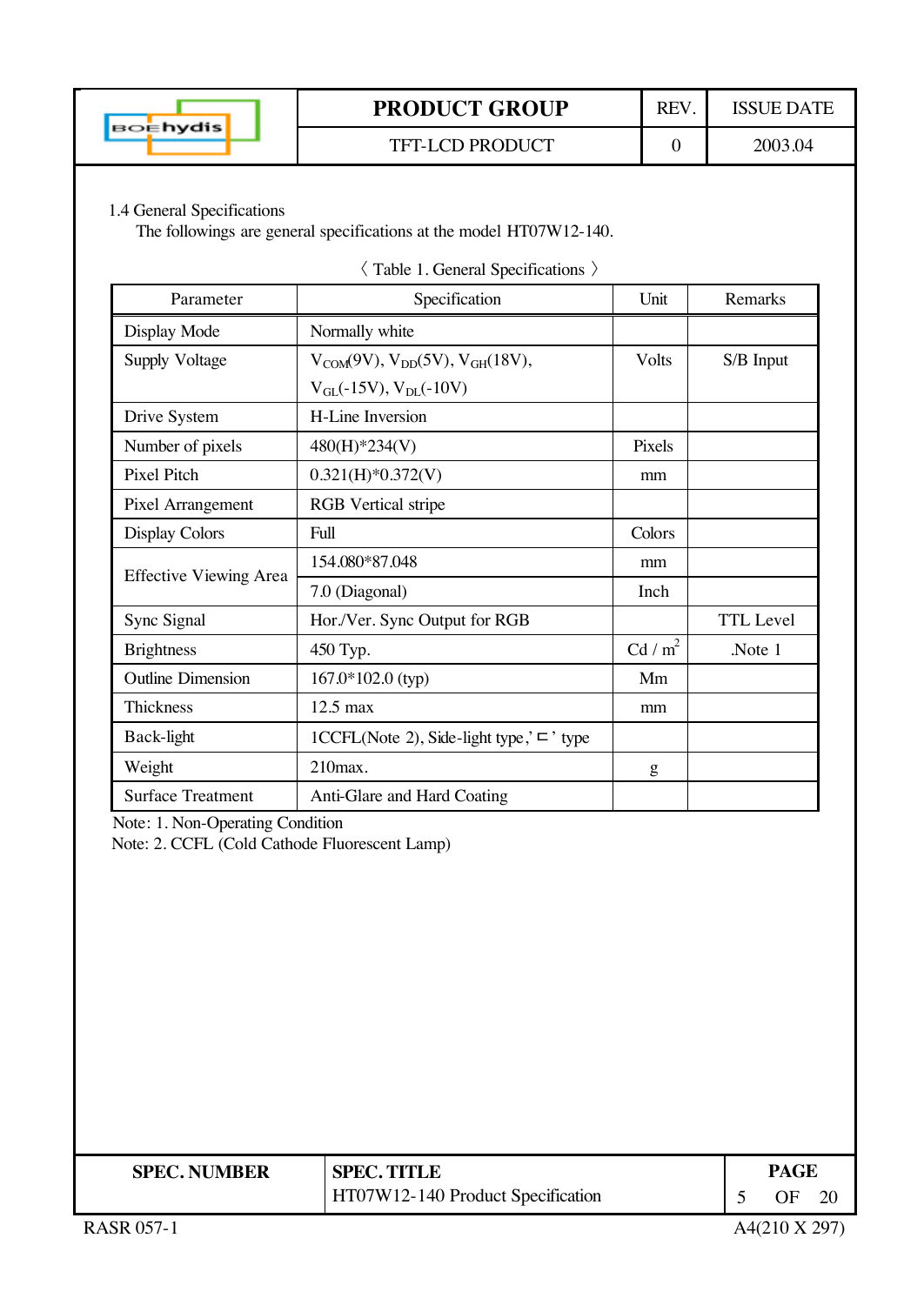| ⊃Ehydis |
|---------|
|---------|

## TFT-LCD PRODUCT 0 2003.04

#### **2.0 ABSOLUTE MAXIMUM RATINGS**

The followings are maximum values which, if exceed, may cause faulty operation or damage to the unit.

#### 2.1 Environmental

| $\langle$ Table 2. Environmental Maximum Specifications $\rangle$ |
|-------------------------------------------------------------------|
|-------------------------------------------------------------------|

| Parameter                  | Symbol    | Min.  | Max. | Unit | Remarks                          |
|----------------------------|-----------|-------|------|------|----------------------------------|
| Operation                  | $T_{OP}$  | $-20$ | 70   | ℃    | If humidity is larger than 45RH, |
| Temperature                | <b>RH</b> |       | 45   | $\%$ | temperature should be kept lower |
| (Humidity)                 | $T_{OP}$  |       | 45   | Ĉ    | than $45^{\circ}$ .              |
|                            | <b>RH</b> |       | 90   | $\%$ |                                  |
| <b>Storage Temperature</b> | $T_{ST}$  | $-30$ | 85   | Ĉ    |                                  |
| (Humidity)                 | <b>RH</b> |       | 45   | $\%$ |                                  |

#### 2.2 Source Board Input

-Table 3. Source Board Input Maximum Specifications

| Parameter                   | Symbol        | Min.    | Max.          | Unit | Remarks            |
|-----------------------------|---------------|---------|---------------|------|--------------------|
| <b>VCOM Driving Voltage</b> | $\rm V_{COM}$ | $-10.0$ | 9.0           | V    |                    |
| Logic Voltage               | $\rm V_{DD}$  | $-0.3$  | 6.0           | V    | $Ta = 25^{\circ}C$ |
| Source Driver Voltage       | $\rm V_{EE}$  | $-0.3$  | 7.0           | V    | $V_{CCl} = +12V$   |
| Logic Signal Voltage        | $\rm V_{IN}$  | $-0.3$  | $V_{DD}$ +0.3 | V    | $V_{C2} = +12V$    |
| Analog Input Voltage        | $\rm V_{ANA}$ | $-0.3$  | $V_{EE}$ +0.3 | V    | $Z=75\Omega$       |
| Gate High Voltage           | $\rm V_{GH}$  | 0.3     | 40.0          | V    | Ta= $25^{\circ}$ C |
| <b>Gate Low Voltage</b>     | $\rm V_{GL}$  | $-20.0$ | $+0.3$        | V    | $V_{CC}$ = +12V    |

Note: Source board input is supplied by Video board, so, customer doesn't need to adjust these values. This table is reference if customer uses their own video board design.

| <b>SPEC. NUMBER</b> | <b>SPEC. TITLE</b>                | <b>PAGE</b> |  |
|---------------------|-----------------------------------|-------------|--|
|                     | HT07W12-140 Product Specification | 20<br>OΕ    |  |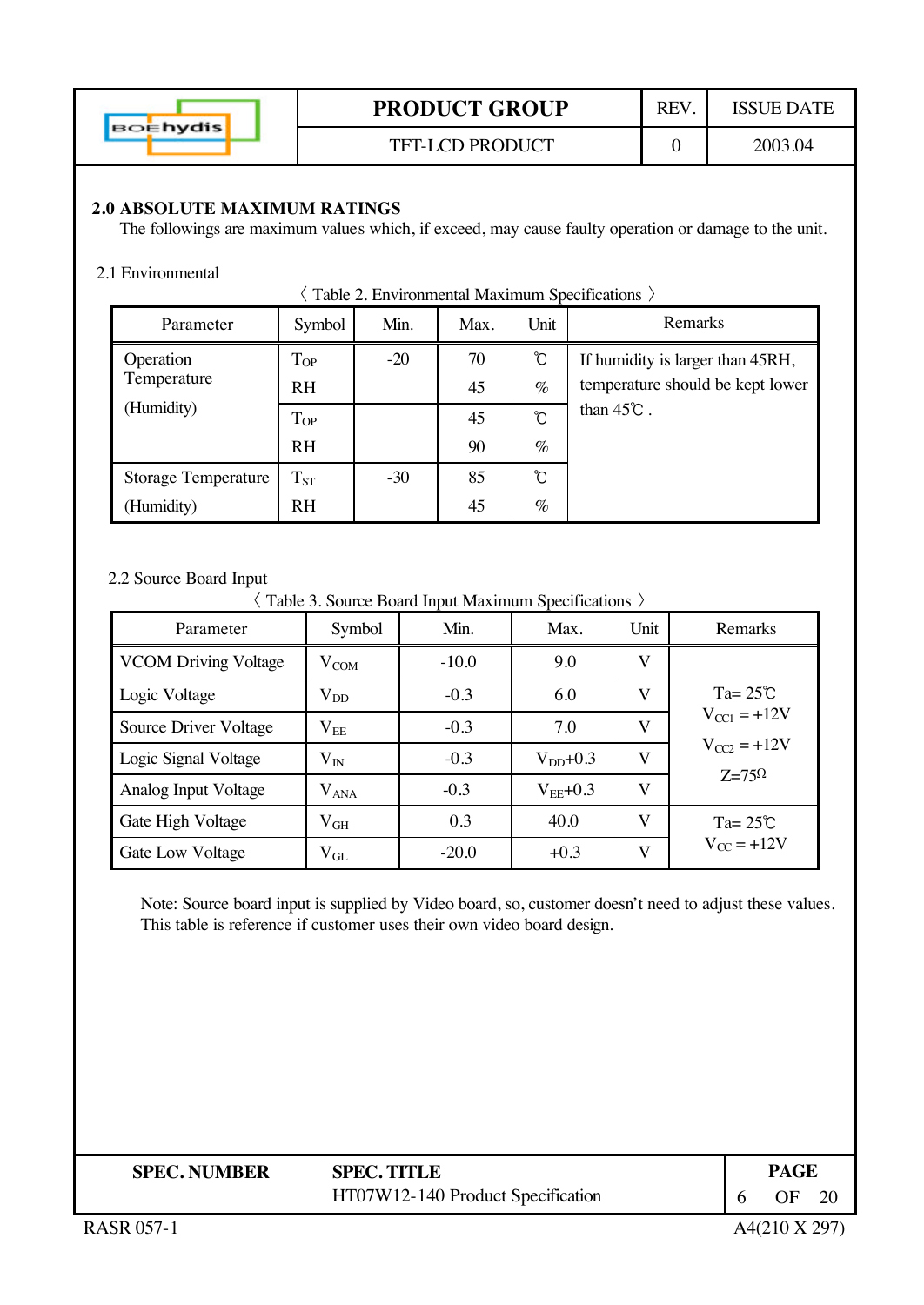

#### TFT-LCD PRODUCT 0 2003.04

#### **3.0 ELECTRICAL SPECIFICATIONS**

3.1 Driving Condition for TFT-LCD Panel

|                                          |                          |        |       |        |                         | $[Ta = 25 \pm 2\degree C]$ |
|------------------------------------------|--------------------------|--------|-------|--------|-------------------------|----------------------------|
| Parameter                                | Symbol                   | Min.   | Typ.  | Max.   | Unit                    | Remarks                    |
| Supply Voltage for Logic                 | $V_{DD}$                 |        | 5.0   |        | $\mathbf{V}$            |                            |
| Supply Current for Logic                 | $I_{DD}$                 |        | 33.0  |        | mA                      |                            |
| Supply Voltage for COM                   | $V_{COM}$                |        | 9.0   |        | $\mathbf{V}$            |                            |
| Supply Current for COM                   | $I_{COM}$                |        | 8.5   |        | mA                      |                            |
| Supply Voltage for                       | $\rm V_{GH}$             |        | $+18$ |        | $\mathbf{V}$            | Gate High                  |
| <b>Gate Driver</b>                       | $\rm V_{GL}$             |        | $-15$ |        | $\overline{\mathbf{V}}$ | <b>Gate Low</b>            |
|                                          | $\rm V_{DL}$             |        | $-10$ |        | $\mathbf{V}$            | Gate Ref.                  |
|                                          | $I_{GH}$                 |        | 0.1   |        | mA                      | Gate High                  |
| Supply Current for<br><b>Gate Driver</b> | $I_{GL}$                 |        | 2.8   |        | mA                      | <b>Gate Low</b>            |
|                                          | $I_{DL}$                 |        | 8.5   |        | mA                      | Gate Ref.                  |
| <b>LCD Panel Power Consumption</b>       | $P_{LCD}$                |        | 0.5   |        | W                       |                            |
| Analog R, G, B                           | R, G, B                  |        | 5.0   |        | Vpp                     |                            |
| Horizontal Sync                          | H <sub>SYNC</sub>        |        | 5.0   |        | Vpp                     |                            |
| Vertical Sync                            | <b>V</b> <sub>SYNC</sub> |        | 5.0   |        | Vpp                     |                            |
| Composite Sync                           | $C_{SYNC}$               |        | 5.0   |        | Vpp                     |                            |
|                                          | $L/R$ , $U/D$ , $N/P$ ,  | $+4.7$ | 5.0   |        | V                       | Level "H                   |
| Input s/w signal                         | SSW, VSW,<br>MODE1~3     |        |       | $+0.2$ | $\overline{\mathbf{V}}$ | Level "L                   |
| Vertical sync frequency                  | $F_V$                    | 58.0   | 59.94 | 62.00  | Hz                      | @ NTSC                     |
| Horizontal sync frequency                | $F_{H}$                  | 15.2   | 15.73 | 16.20  | <b>KHz</b>              |                            |

| <b>SPEC. NUMBER</b> | <b>SPEC. TITLE</b>                | <b>PAGE</b> |  |
|---------------------|-----------------------------------|-------------|--|
|                     | HT07W12-140 Product Specification | ΩE          |  |

RASR 057-1  $A4(210 \text{ X } 297)$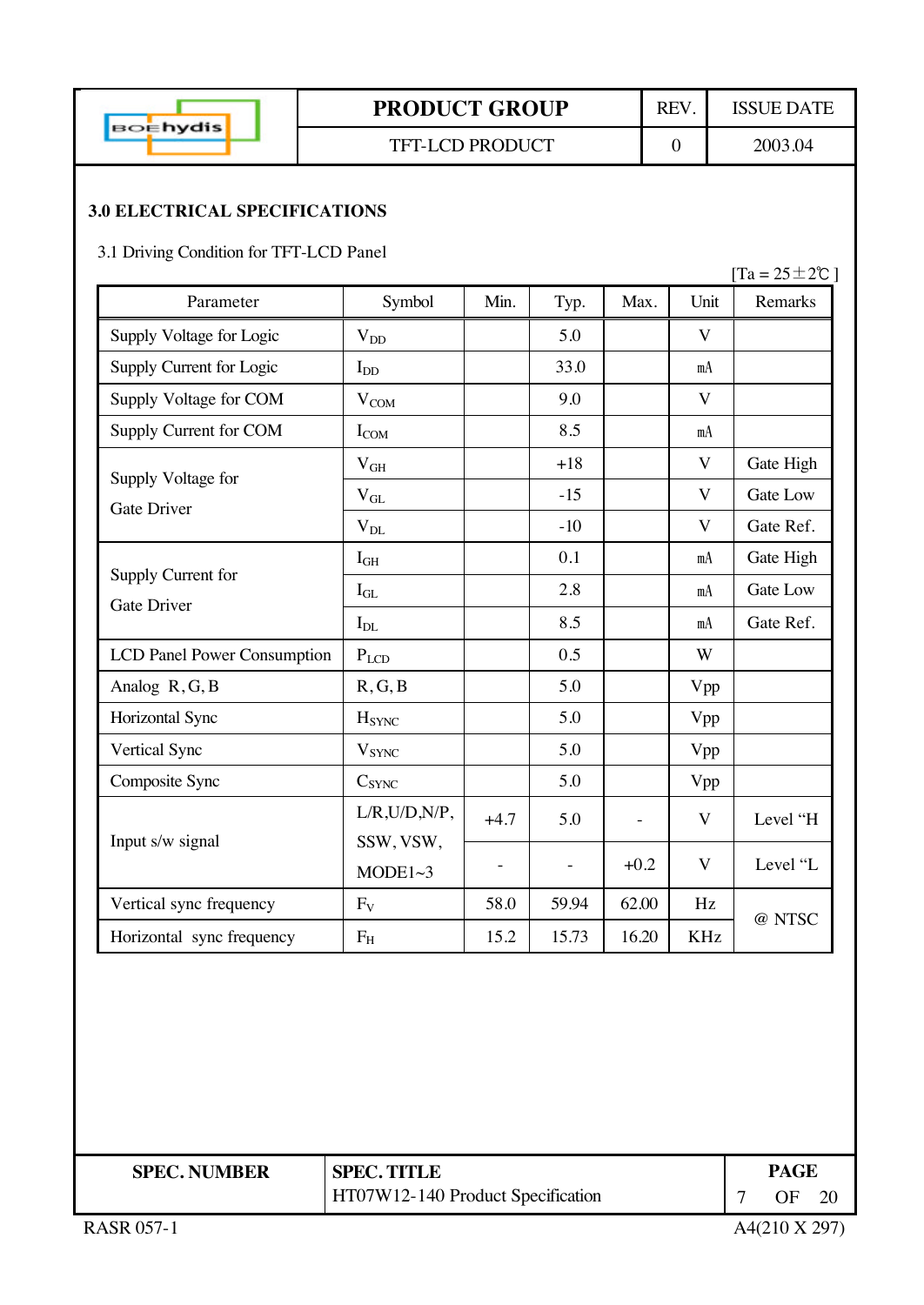| <b>BOEhydis</b>               |              | <b>PRODUCT GROUP</b>   |        | REV. | <b>ISSUE DATE</b> |                |  |  |  |
|-------------------------------|--------------|------------------------|--------|------|-------------------|----------------|--|--|--|
|                               |              | <b>TFT-LCD PRODUCT</b> |        |      | $\mathbf{0}$      | 2003.04        |  |  |  |
|                               |              |                        |        |      |                   |                |  |  |  |
| 3.2 Driving Condition for BLU |              |                        |        |      |                   |                |  |  |  |
| Parameter                     | Symbol       | Min.                   | Typ.   | Max. | Unit              | Remarks        |  |  |  |
| <b>Backlight Lamp Voltage</b> | $\rm V_{BL}$ |                        | 970    |      | <b>Vrms</b>       |                |  |  |  |
| <b>Backlight Lamp Current</b> | $I_{BL}$     |                        | 4.0    | 4.3  | $mA$ rms          |                |  |  |  |
| Lamp Operating Frequency      | $F_{L}$      | 30                     |        | 80   | KHz               |                |  |  |  |
| Lamp Start Voltage            |              |                        |        | 1700 | <b>Vrms</b>       | $0^{\circ}$    |  |  |  |
|                               |              |                        |        | 1360 | <b>Vrms</b>       | $25^{\circ}$ C |  |  |  |
| Lamp Life                     |              | 20,000                 | 30,000 |      | Hours             | $IBL=4.0$ mA   |  |  |  |
| <b>BLU</b> Power Consumption  | $\rm V_{BL}$ |                        | 4.0    |      | W                 |                |  |  |  |

#### **4.0 OPTICAL SPECIFICATIONS**

#### 4.1 Overview

The test of Optical specifications shall be measured in a dark room (ambient luminance  $\leq 1$  lux and temperature  $= 25 \pm 2^{\circ}$ ) with the equipment of Luminance meter system (Goniometer system and TOPCON BM-5) and test unit shall be located at an approximate distance 50cm from the LCD surface at a viewing angle of  $\theta$  and  $\phi$  equal to  $0^{\circ}$ . We refer to  $\theta_{\phi=0}$  (= $\theta_3$ ) as the 3 o'clock direction (the "right"),  $\theta_{\phi=90}$  (= $\theta_{12}$ ) as the 12 o'clock direction ("upward"),  $\theta_{\phi=180}$  (= $\theta_{9}$ ) as the 9 o'clock direction ("left") and  $θ_{\phi=270} (=θ_6)$  as the 6 o'clock direction ("bottom"). While scanning θ and/or φ, the center of the measuring spot on the display surface shall stay fixed. The measurement shall be executed 30 minutes after lighting at rating with the back-light CCFL being run at a 4.0 mA current after 30 minutes warm-up period. Vdd shall be  $5.00\pm0.2V$  at  $25^{\circ}$ . Optimum viewing angle direction is 6 o'clock. The test setup, geometry, and measurement location are shown in FIGURE 1. and FIGURE 2. (shown in Appendix)

| <b>SPEC. NUMBER</b> | <b>SPEC. TITLE</b>                | <b>PAGE</b> |    |
|---------------------|-----------------------------------|-------------|----|
|                     | HT07W12-140 Product Specification | OΕ          | 20 |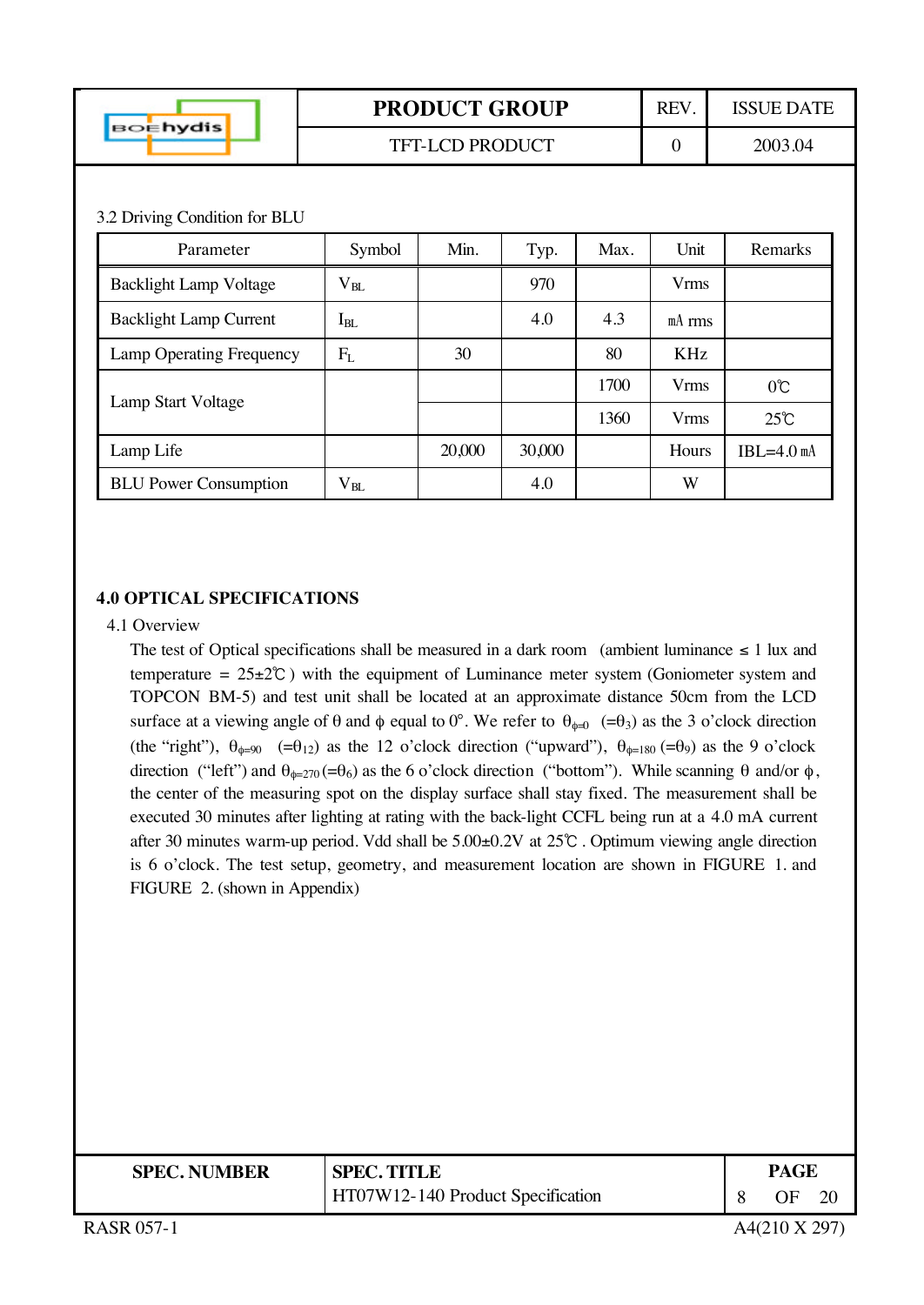

**<** Table 4. Optical Specifications >

TFT-LCD PRODUCT 0 2003.04

4.2 Optical Specifications

| [Be measured at Composite NTSC/PAL, Ta = $25 \pm 20$ ] |                          |               |                                      |     |       |     |                   |        |  |
|--------------------------------------------------------|--------------------------|---------------|--------------------------------------|-----|-------|-----|-------------------|--------|--|
|                                                        | Parameter                | Symbol        | Condition                            | Min | Typ   | Max | Unit              | Remark |  |
|                                                        | Horizontal               | $\theta_3$    |                                      |     | 60    |     | Deg               |        |  |
| Viewing                                                |                          | $\theta$ 9    | CR > 10<br>$IL = 4.0mA$              |     | 60    |     | Deg               | Note 1 |  |
| Angle                                                  |                          | $\Theta_{12}$ | Operation                            |     | 40    |     | Deg               |        |  |
|                                                        | Vertical                 | $\theta_6$    |                                      |     | 50    |     | Deg               |        |  |
| Luminance of white                                     |                          | $Y_W$         | $\Theta = 0^{\circ}$                 |     | 450   |     | cd/m <sup>2</sup> | Note 2 |  |
| White Chromaticity                                     |                          | Wx            | $IL = 4.0mA$                         |     | 0.295 |     |                   | Note 3 |  |
|                                                        |                          | Wy            | NonOperation                         |     | 0.315 |     |                   |        |  |
|                                                        | Luminance contrast ratio | CR            |                                      | 150 | 250   |     |                   | Note 4 |  |
| White luminance<br>uniformity                          |                          | $\Delta$ Y    | $\Theta = 0^{\circ}$<br>$IL = 4.0mA$ |     |       | 1.2 |                   | Note 5 |  |
| Response time                                          |                          | <b>Tr</b>     | Operation                            |     | 10    | 20  | ms                |        |  |
|                                                        |                          | Td            |                                      |     | 25    | 50  |                   | Note 6 |  |

**Note** 

1. Viewing angle is the angle at which the contrast ratio is greater than 5. The viewing angles are determined for the horizontal or 3, 6 o'clock direction and the vertical or 6, 12 o'clock direction with respect to the optical axis which is normal to the LCD surface (see FIGURE 1 shown in Appendix)

2. Average luminance of white is defined as arithmetic mean of one point across the LCD surface. Luminance shall be measured with all pixels in the view field set first to white. This measurement shall be taken at the locations shown in FIGURE 2 for a total of the measurements per display.

3. The color chromaticity coordinates specified in Table 4. shall be calculated from the spectral data measured with all pixels first in red, green, blue, and white measurements shall be made at the center of the panel.

4. Contrast measurements shall be made at viewing angle of  $\theta = 0^{\circ}$  and at the center of the LCD surface. See FIGURE 1 (located in Appendix). Luminance shall be measured with all pixels in the view field set first to white, then to the dark (black) state. Luminance Contrast Ratio (CR) is defined mathematically as :  $CR =$  Luminance when displaying a white raster / Luminance when displaying a black raster.

5. The white luminance uniformity on LCD surface is then expressed as :  $\Delta Y =$  Maximum luminance of five points / Minimum luminance of five points.

6. The electro-optical response time measurements shall be made as shown in FIGURE 3 (shown in Appendix) by switching the "data" input signal ON and OFF. The times needed for the luminance to change from 10% to 90% is Td and 90% to 10% is Tr.

| <b>SPEC. NUMBER</b> | <b>SPEC. TITLE</b>                | PAGE |  |
|---------------------|-----------------------------------|------|--|
|                     | HT07W12-140 Product Specification | ΩF   |  |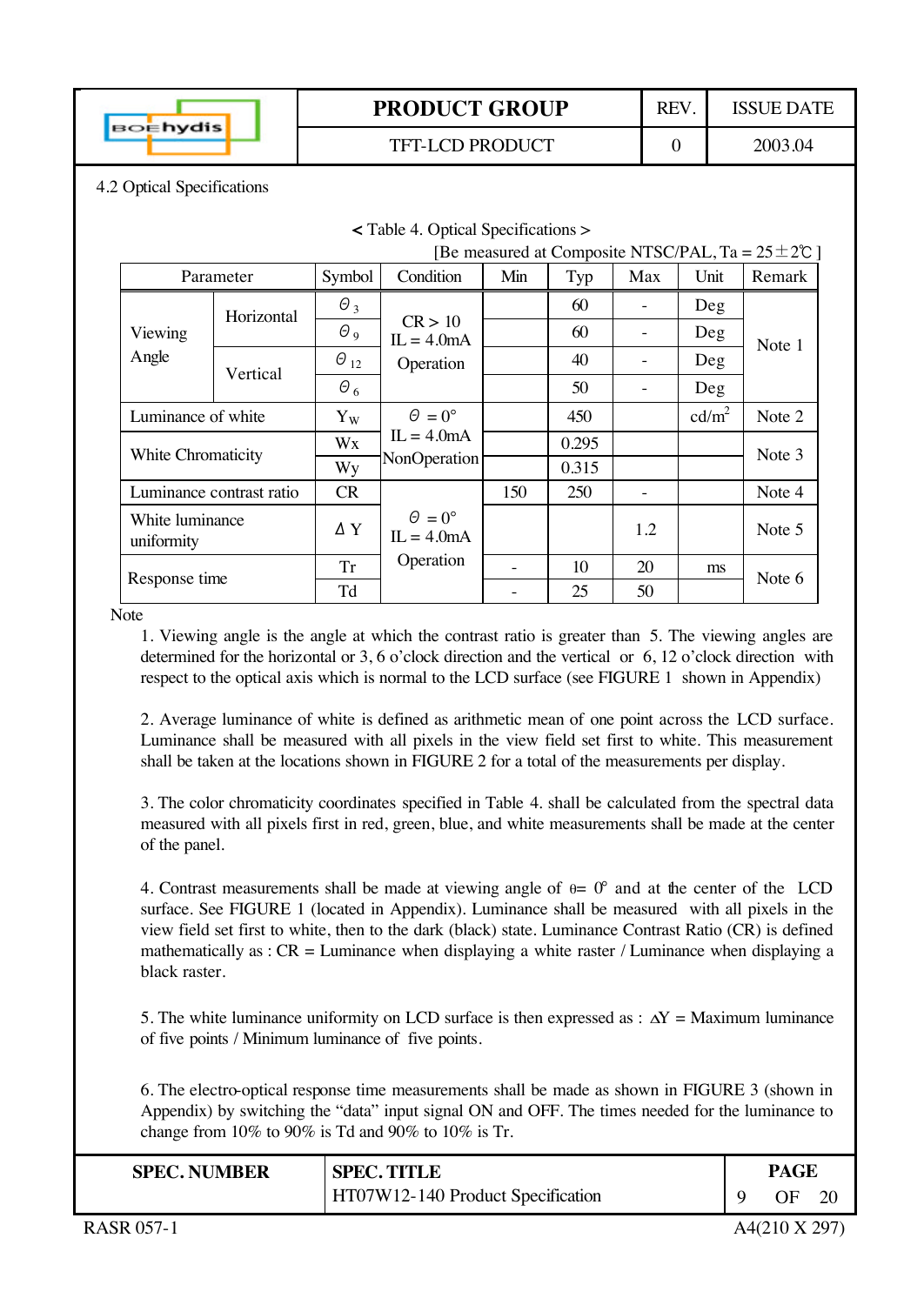| вo <mark>∈hydis</mark>                                                                 |                                                          |  | <b>PRODUCT GROUP</b>                                                                       |                           | REV. |                | <b>ISSUE DATE</b> |    |
|----------------------------------------------------------------------------------------|----------------------------------------------------------|--|--------------------------------------------------------------------------------------------|---------------------------|------|----------------|-------------------|----|
|                                                                                        |                                                          |  | 2003.04<br><b>TFT-LCD PRODUCT</b><br>$\boldsymbol{0}$                                      |                           |      |                |                   |    |
|                                                                                        | <b>5.0 INTERFACE CONNECTION</b>                          |  |                                                                                            |                           |      |                |                   |    |
| 5.1 Source I/O interface: CN1 : Interface Connector : GF053-30S-LSS (LG) or equivalent |                                                          |  |                                                                                            |                           |      |                |                   |    |
| Pin No.                                                                                | Symbol                                                   |  | Description                                                                                | <b>SPEC</b>               |      | I/O            | Remark            |    |
| 1                                                                                      | $\rm NC$                                                 |  | No Connection                                                                              |                           |      |                |                   |    |
| $\overline{c}$                                                                         | Analog Red                                               |  | Analog Red Video Input                                                                     | 5Vpp                      |      | $\bf{I}$       |                   |    |
| 3                                                                                      | Analog Green                                             |  | Analog Green Video Input                                                                   | 5Vpp                      |      | $\bf{I}$       |                   |    |
| $\overline{4}$                                                                         | Analog Blue                                              |  | Analog Blue Video Input                                                                    | 5Vpp                      |      | I              |                   |    |
| 5                                                                                      | <b>GND</b>                                               |  | Ground                                                                                     | 0V                        |      | $1/O$          |                   |    |
| 6                                                                                      | NC                                                       |  | No Connection                                                                              | $\overline{\phantom{a}}$  |      |                |                   |    |
| 7                                                                                      | NC                                                       |  | No Connection                                                                              |                           |      |                |                   |    |
| 8                                                                                      | $V_{COM}$                                                |  | Common Electrode Voltage                                                                   | DC <sub>9V</sub>          |      | I              |                   |    |
| 9                                                                                      | NC                                                       |  | No Connection                                                                              |                           |      |                |                   |    |
| 10                                                                                     | Mode1                                                    |  | Display Mode Selection 1                                                                   | High(5V) / Low(0V)        |      | I              | <b>TTL</b> Level  |    |
| 11                                                                                     | Mode2                                                    |  | Display Mode Selection 2                                                                   | High(5V)/Low(0V)          |      | I              | <b>TTL</b> Level  |    |
| 12                                                                                     | Mode3                                                    |  | Display Mode Selection 3                                                                   | High(5V) / Low(0V)        |      | I              | <b>TTL</b> Level  |    |
| 13                                                                                     | <b>GND</b>                                               |  | Ground                                                                                     | 0V                        |      | $VO$           |                   |    |
| 14                                                                                     | <b>BLK</b>                                               |  | Zoom in Control Signal                                                                     | High(5V) / Low(0V)        |      | $\overline{O}$ |                   |    |
| 15                                                                                     | $H_{SYNC}$                                               |  | Horizontal Sync Output                                                                     | 5Vpp                      |      | $\Omega$       | TTL Level         |    |
| 16                                                                                     | $V_{SYNC}$                                               |  | Vertical Sync Output                                                                       | 5Vpp                      |      | $\Omega$       | <b>TTL</b> Level  |    |
| 17                                                                                     | NC                                                       |  | No Connection                                                                              |                           |      | $\equiv$       |                   |    |
| 18                                                                                     | POL S                                                    |  | Data Polarity Alteration Signal                                                            | High(5V) / Low(0V)        |      | $\mathbf{O}$   | <b>TTL</b> Level  |    |
| 19                                                                                     | POL C                                                    |  | V <sub>COM</sub> Polarity Alteration Signal                                                | High(5V) / Low(0V)        |      | $\Omega$       | <b>TTL</b> Level  |    |
| 20                                                                                     | $\rm NC$                                                 |  | No Connection                                                                              |                           |      |                |                   |    |
| 21                                                                                     | $\ensuremath{\mathrm{U}}\xspace/\ensuremath{\mathrm{D}}$ |  | Scan(Up/Down) Selection                                                                    | 0V: Normal / 5V: Opposite |      | $\mathbf I$    | TTL Level         |    |
| 22                                                                                     | L/R                                                      |  | Scan(Left/Right) Selection                                                                 | 0V: Normal / 5V: Opposite |      | I              | TTL Level         |    |
| 23                                                                                     | N/P                                                      |  | NTSC/PAL Selection                                                                         | 0V: PAL / 5V: NTSC        |      | I              | <b>TTL</b> Level  |    |
| 24                                                                                     | $\rm NC$                                                 |  | No Connection                                                                              |                           |      |                |                   |    |
| 25                                                                                     | Csync                                                    |  | Composite Sync                                                                             | 5Vpp                      |      | I              |                   |    |
| 26                                                                                     | $\mbox{GND}$                                             |  | Ground                                                                                     | 0V                        |      | $VO$           |                   |    |
| 27                                                                                     | $V_{DD}$                                                 |  | Logic Supply Voltage                                                                       | DC <sub>5V</sub>          |      | I              |                   |    |
| 28                                                                                     | $V_{GH}$                                                 |  | Gate High Voltage                                                                          | DC 18V                    |      | I              |                   |    |
| 29                                                                                     | $V_{DL}$                                                 |  | Gate Driver Reference Voltage                                                              | $DC-10V$                  |      | I              |                   |    |
| 30                                                                                     | $V_{GL}$                                                 |  | Gate Low Voltage                                                                           | $DC-15V$                  |      | I              |                   |    |
|                                                                                        |                                                          |  | 5.2 Lamp connection(CN2): Connector : BHR-03VS-1 (JST) or equivalent                       |                           |      |                |                   |    |
|                                                                                        |                                                          |  | User side Connector : 2 pins, SM02(8.0)B-BHS-1-TB (JST) or equivalent                      |                           |      |                |                   |    |
| Pin No.                                                                                | Input                                                    |  | Function                                                                                   |                           |      |                | Color             |    |
| $\overline{2}$                                                                         | HI<br><b>GND</b>                                         |  | Power Supply for BackLight Unit(High Voltage)<br>Power Supply for BackLight Unit(GND Side) |                           |      |                | Pink<br>White     |    |
|                                                                                        |                                                          |  |                                                                                            |                           |      |                |                   |    |
|                                                                                        | <b>SPEC. NUMBER</b>                                      |  | <b>SPEC. TITLE</b><br>HT07W12-140 Product Specification                                    |                           |      |                | <b>PAGE</b>       |    |
|                                                                                        |                                                          |  |                                                                                            |                           |      |                | OF<br>10          | 20 |
| <b>RASR 057-1</b>                                                                      |                                                          |  |                                                                                            |                           |      |                | A4(210 X 297)     |    |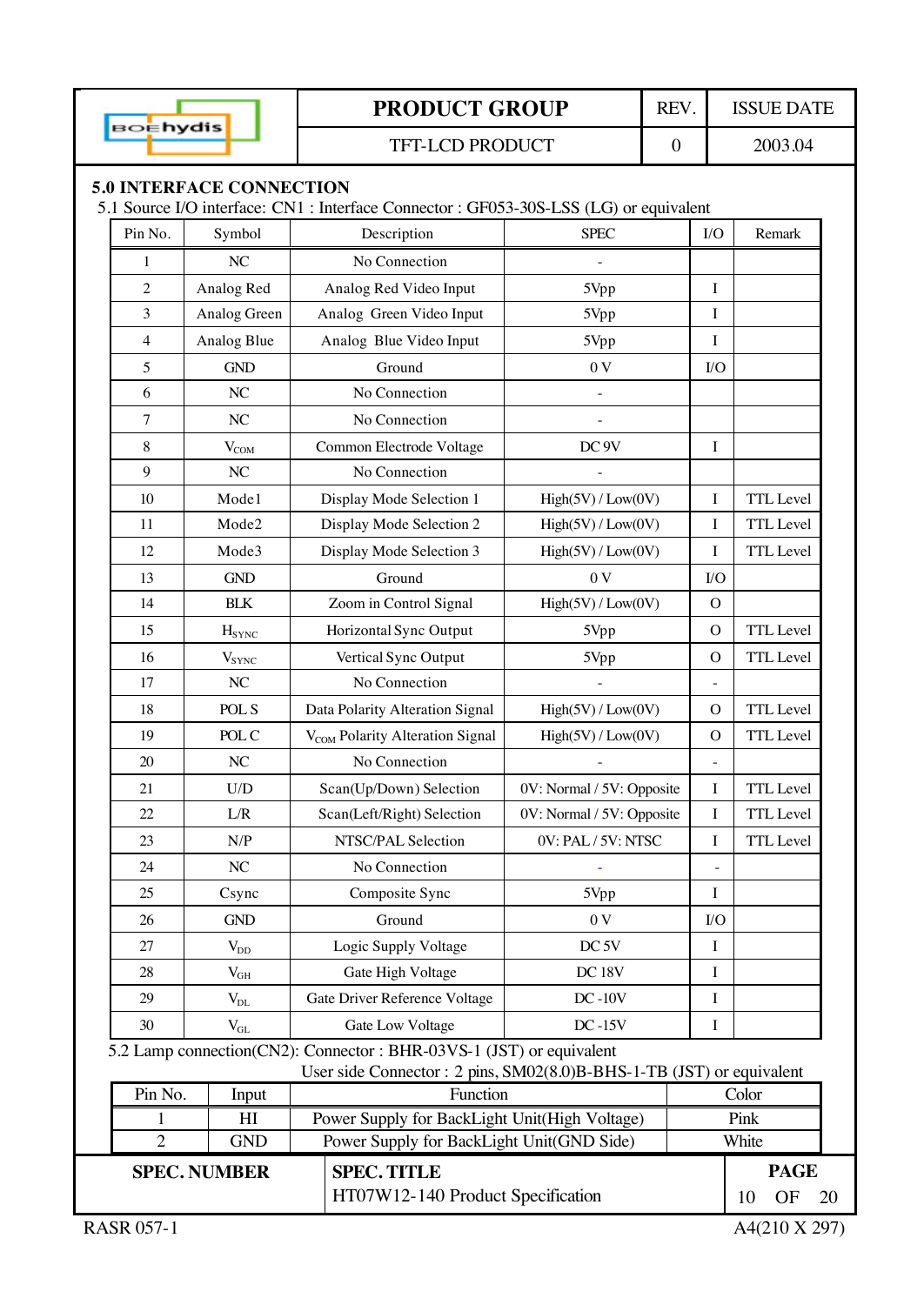

TFT-LCD PRODUCT 0 2003.04

#### 5.3 Display mode

| Mode                |       | Input |                                   | Display (4:3 aspect-ratio<br>Note |                                                                                                                |  |  |
|---------------------|-------|-------|-----------------------------------|-----------------------------------|----------------------------------------------------------------------------------------------------------------|--|--|
|                     | MODE1 | MODE2 | MODE3                             | input signal)                     |                                                                                                                |  |  |
| Full                | H     | H     | $\boldsymbol{\mathrm{H}}$         |                                   | Input signals are displayed on<br>full screen(16:9)                                                            |  |  |
| Zoom1               | L     | H     | $\boldsymbol{\mathrm{H}}$         |                                   | Central 176 lines of input signals<br>are displayed on full screen<br>(vertical extension zoom<br>$factor=4/3$ |  |  |
| Zoom Wide1          | H     | L     | $\boldsymbol{\mathrm{H}}$         |                                   | Central 176 lines of input signals<br>are displayed on full screen with<br>different horizontal timing scaling |  |  |
| Normal              | L     | L     | $\boldsymbol{\mathrm{H}}$         |                                   | Input signals(4:3) are displayed<br>on center 75% screen(4:3)                                                  |  |  |
| Zoom2               | H     | H     | $\mathbf{L}$                      |                                   | Lower 205 lines of input signals<br>are displayed on full screen<br>(vertical extension zoom<br>$factor=8/7)$  |  |  |
| Wide                | L     | H     | $\mathbf L$                       |                                   | Input signals are displayed on<br>full screen with different<br>horizontal timing scaling                      |  |  |
| Zoom Wide2          | H     | L     | L                                 |                                   | Lower 205 lines of input signals<br>are displayed on full screen with<br>different horizontal timing scaling   |  |  |
| Zoom3               | L     | L     | $\mathbf L$                       |                                   | Center 205 lines of input signals<br>are displayed on full screen<br>(vertical extension zoom<br>$factor=8/7)$ |  |  |
|                     |       |       |                                   |                                   |                                                                                                                |  |  |
| <b>SPEC. NUMBER</b> |       |       | <b>SPEC. TITLE</b>                |                                   | <b>PAGE</b>                                                                                                    |  |  |
|                     |       |       | HT07W12-140 Product Specification | OF<br>20<br>11                    |                                                                                                                |  |  |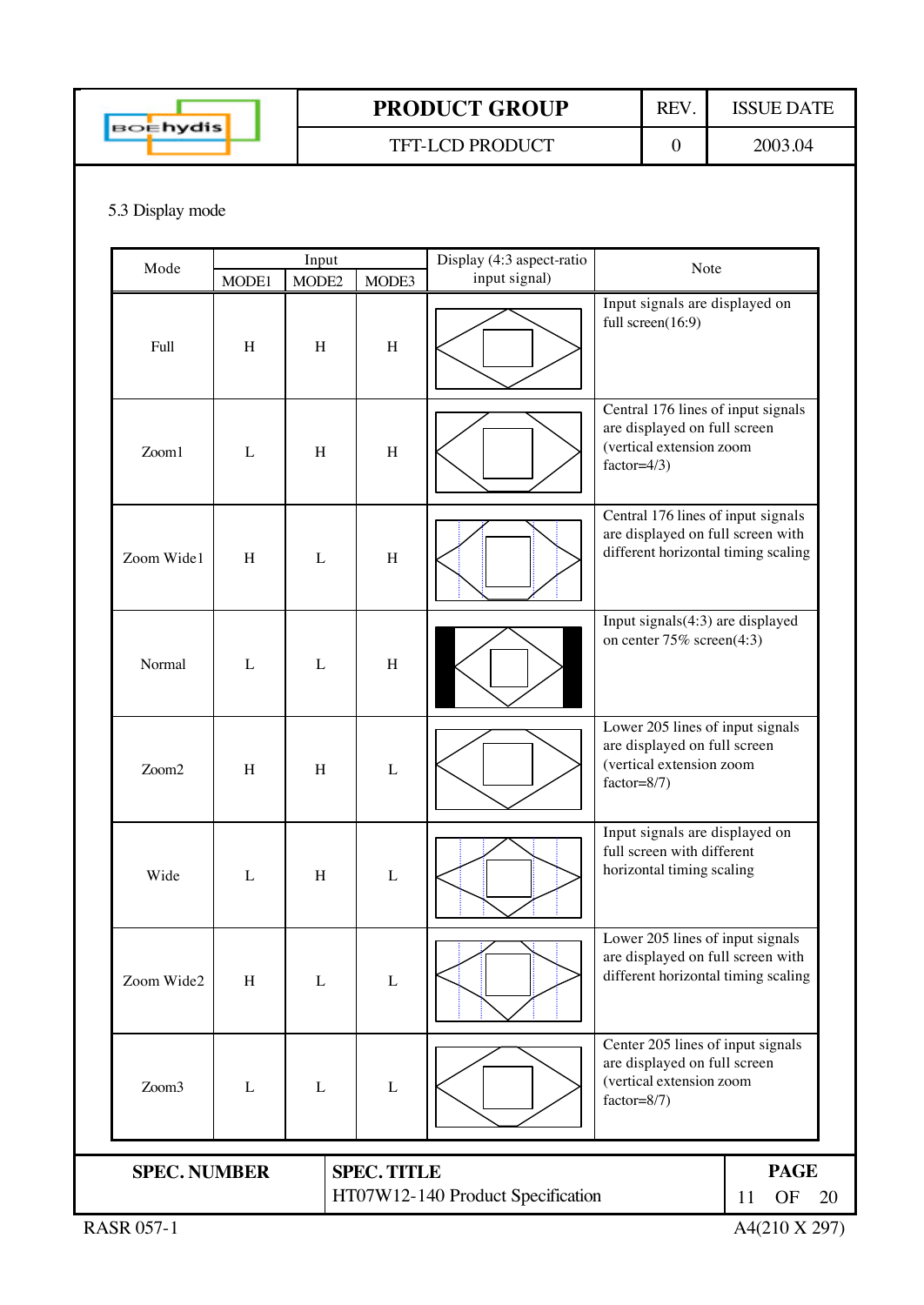| <b>Ehydis</b> |  |
|---------------|--|
|               |  |

#### **6.0 SIGNAL TIMING SPECIFICATION**

#### 6.1 Display Time Range

| <b>ITEMS</b>         | Condition   |             |       | Display Mode |           |        |      |  |  |
|----------------------|-------------|-------------|-------|--------------|-----------|--------|------|--|--|
|                      |             |             | Full  | Zoom1        | Zoom wide | Normal | Unit |  |  |
|                      | <b>NTSC</b> | <b>ODD</b>  | 24    | 53           | 53        | 24     | Line |  |  |
| Vertical             |             | <b>EVEN</b> | 287   | 316          | 316       | 287    | Line |  |  |
| <b>Display Start</b> | PAL         | <b>ODD</b>  | 29    | 62           | 62        | 29     | Line |  |  |
|                      |             | <b>EVEN</b> | 342   | 375          | 375       | 342    | Line |  |  |
| Vertical<br>Display  | <b>NTSC</b> |             | 234   | 176          | 176       | 234    | Line |  |  |
| Position             |             | PAL         | 281   | 210          | 210       | 281    | Line |  |  |
| Horizontal           |             | <b>NTSC</b> | 12.96 | 12.96        | 12.96     | 8.83   | μs   |  |  |
| <b>Display Start</b> |             | PAL         | 13.86 | 13.86        | 13.86     | 9.85   | μs   |  |  |

| <b>ITEMS</b>               | Condition   |             |       |       | Unit       |                   |         |
|----------------------------|-------------|-------------|-------|-------|------------|-------------------|---------|
|                            |             |             | Zoom2 | Wide  | Zoom Wide2 | Zoom <sub>3</sub> |         |
|                            | <b>NTSC</b> | <b>ODD</b>  | 50    | 24    | 50         | 38                | Line    |
| Vertical                   |             | <b>EVEN</b> | 313   | 287   | 313        | 301               | Line    |
| Display Start              | PAL         | <b>ODD</b>  | 65    | 29    | 65         | 48                | Line    |
|                            |             | <b>EVEN</b> | 378   | 342   | 378        | 361               | Line    |
| Vertical                   |             | <b>NTSC</b> | 205   | 234   | 205        | 205               | Line    |
| <b>Display</b><br>Position | PAL         |             | 239   | 281   | 239        | 239               | Line    |
| Horizontal                 |             | <b>NTSC</b> | 12.96 | 12.96 | 12.96      | 12.96             | $\mu$ s |
| Display Start              |             | PAL         | 13.86 | 13.86 | 13.86      | 13.86             | μs      |

| <b>SPEC. NUMBER</b> | <b>SPEC. TITLE</b>                | PAGE          |      |
|---------------------|-----------------------------------|---------------|------|
|                     | HT07W12-140 Product Specification | OF            | - 20 |
| <b>RASR 057-1</b>   |                                   | A4(210 X 297) |      |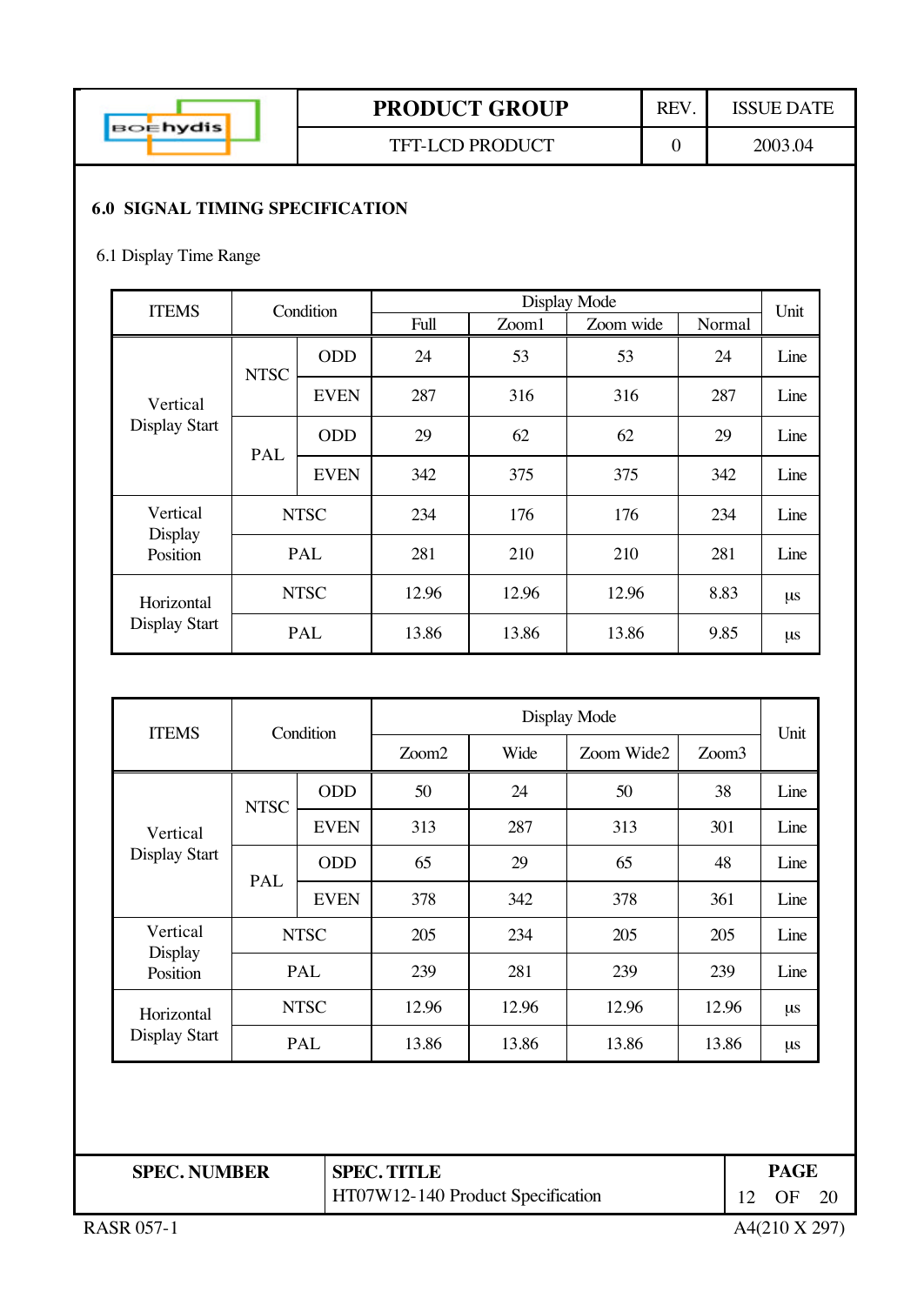|                 | <b>PRODUCT GROUP</b>   | REV | ISSUE DATE |
|-----------------|------------------------|-----|------------|
| <b>BOEhydis</b> | <b>TFT-LCD PRODUCT</b> |     | 2003.04    |

## 6.2 H / V Timing Specifications

| Parameter            | Symbol         | Min. | Typ. | Max. | Unit      | Remark |
|----------------------|----------------|------|------|------|-----------|--------|
| Vertical sync. Width | tVSYN          |      | 4    |      | tH        |        |
| Vsync period         |                |      | 16.7 |      | ms        |        |
| Csync period         | tH             | 61.5 | 63.5 | 65.5 | $\mu$ s   |        |
| Csync pulse width    | $t_{\rm CSYN}$ |      | 4.7  | 5.4  | <b>US</b> |        |
| Hsync pulse width    | tHSYN          |      | 4.64 |      | $\mu$ s   |        |
| Csync to Hsync time  |                | 1.8  | 2.5  | 15.8 | $\mu$ s   |        |

| <b>SPEC. NUMBER</b> | <b>SPEC. TITLE</b>                |    | PAGE       |  |  |
|---------------------|-----------------------------------|----|------------|--|--|
|                     | HT07W12-140 Product Specification | 13 | $\Omega$ F |  |  |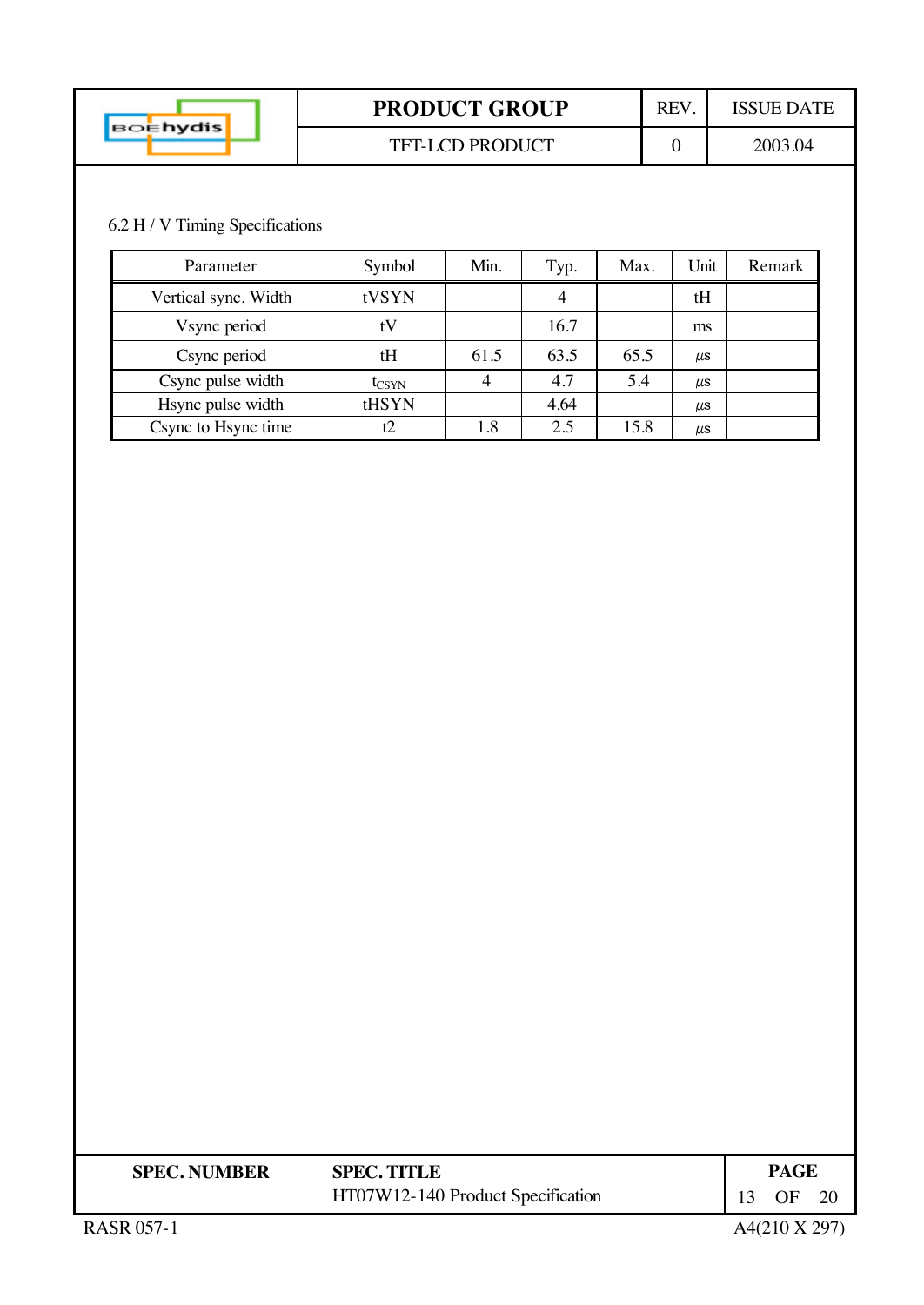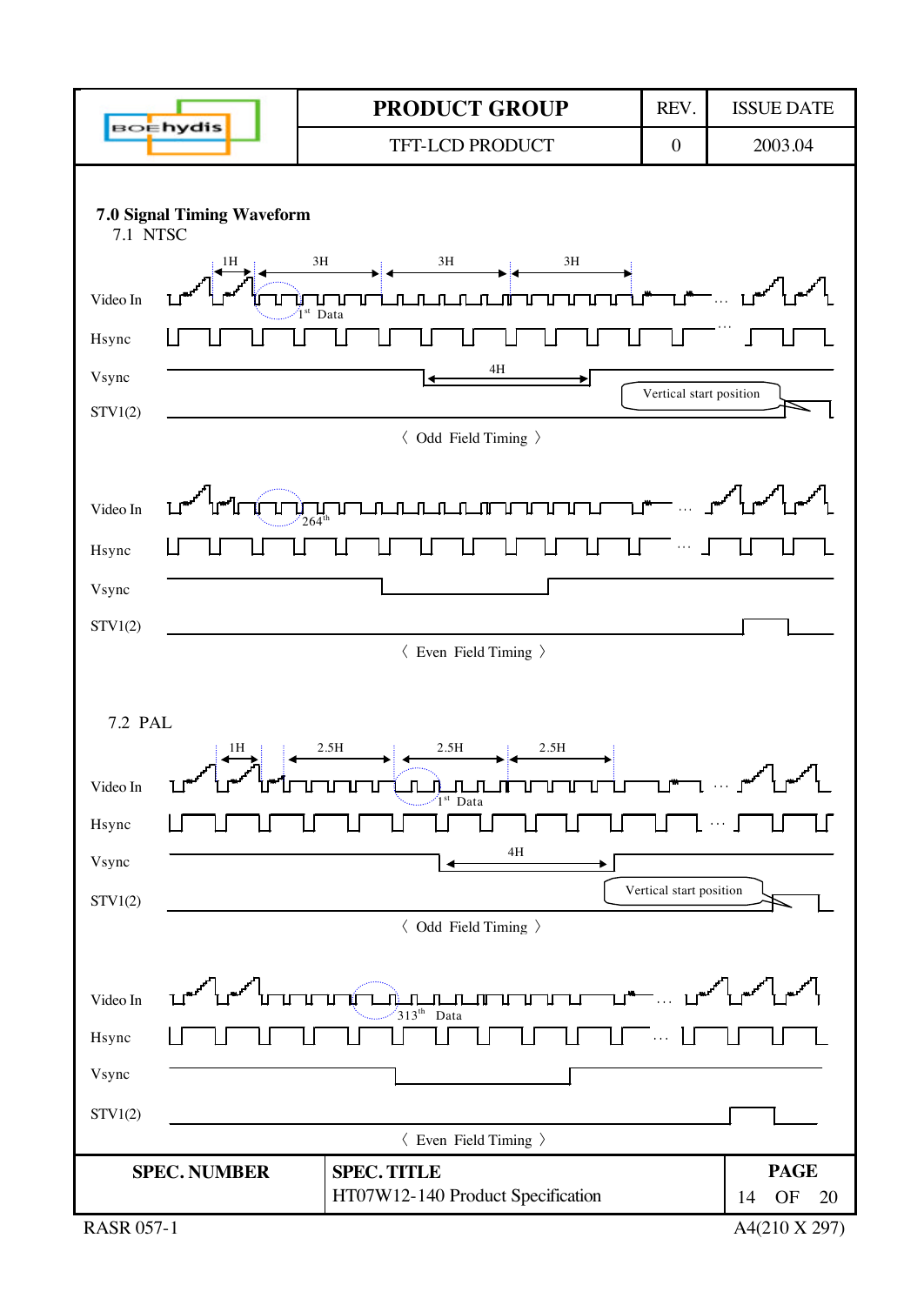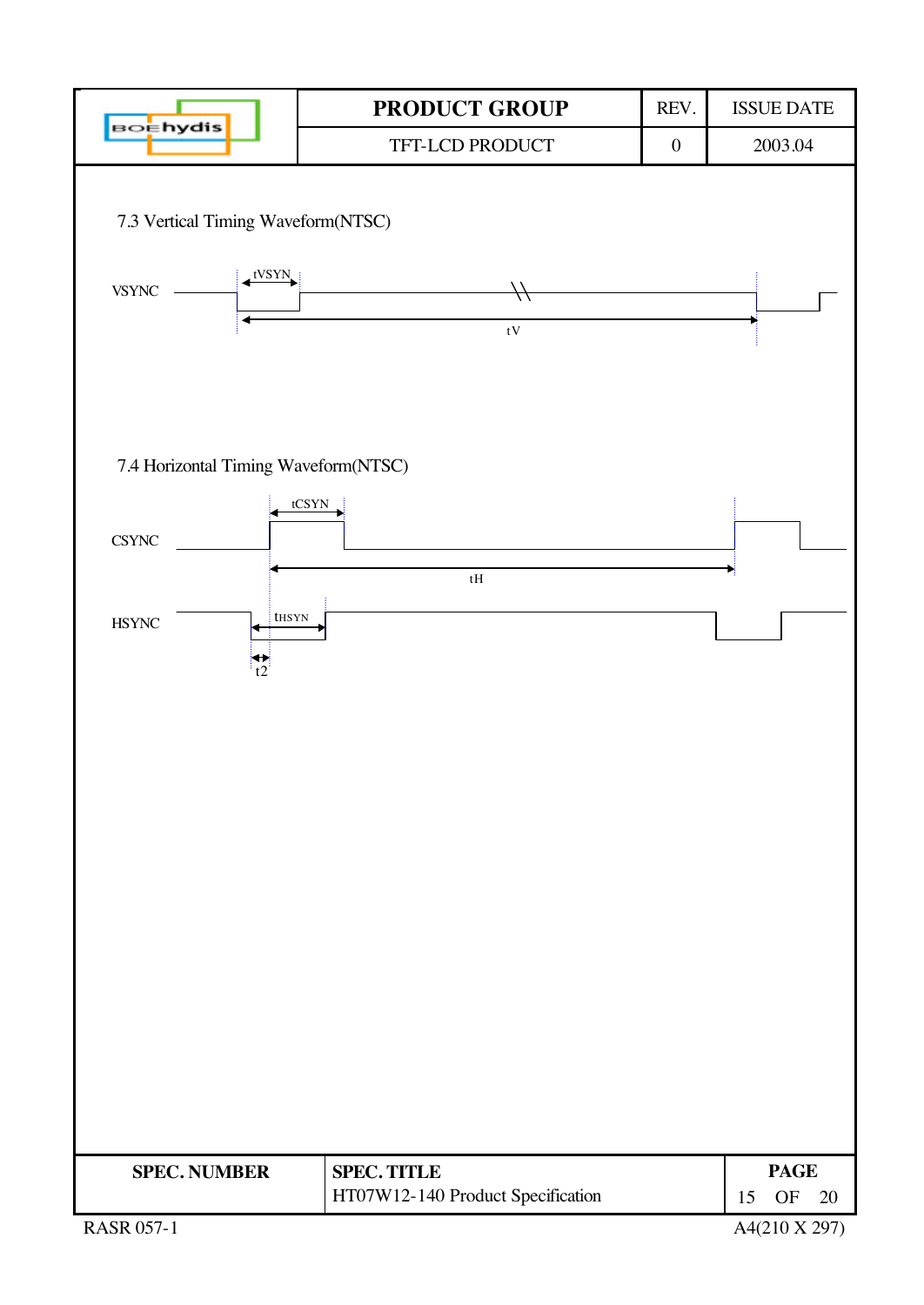

RASR 057-1  $A4(210 \text{ X } 297)$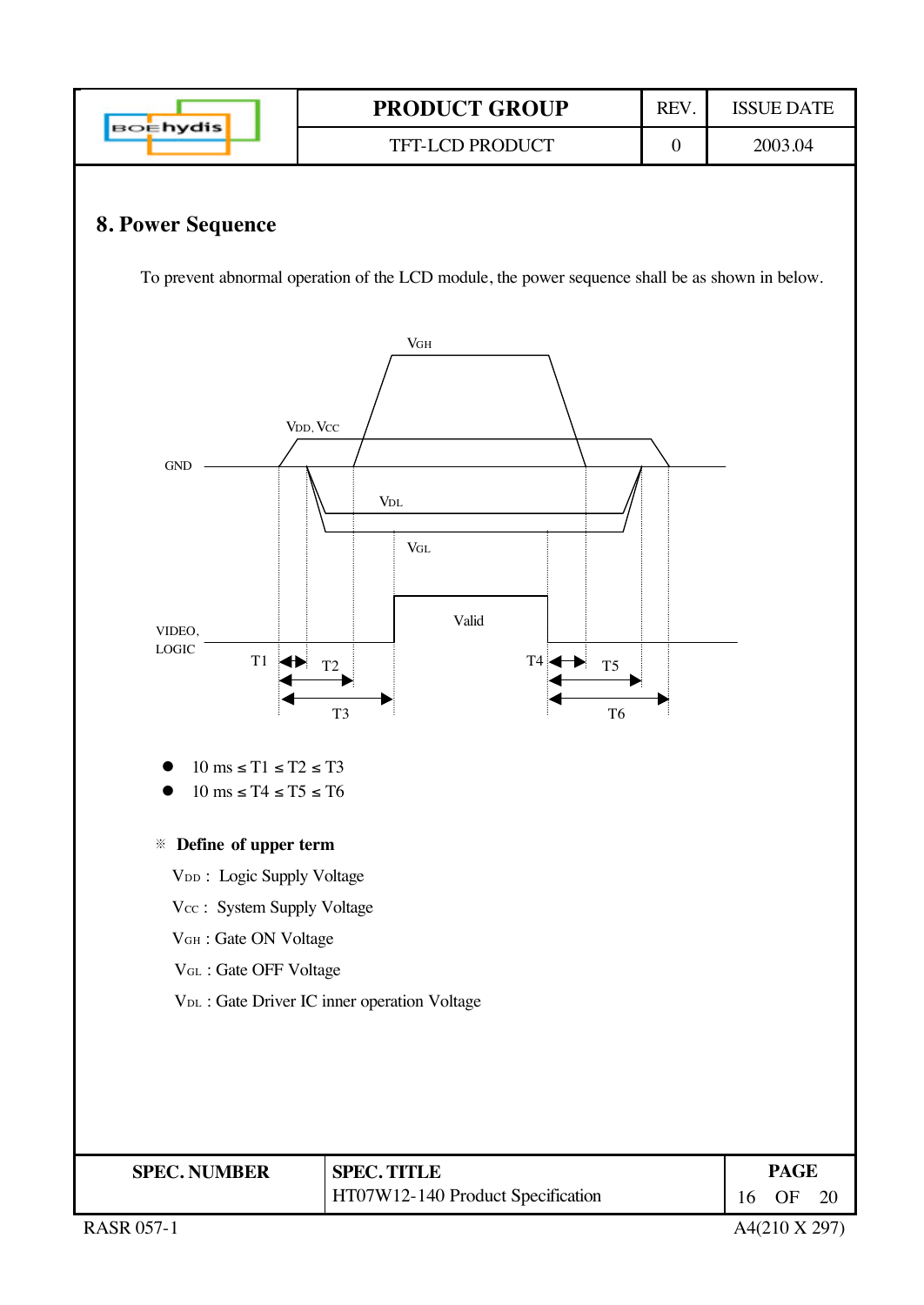|                 | <b>PRODUCT GROUP</b>   | RE' | ISSUE DATE |
|-----------------|------------------------|-----|------------|
| <b>BOEhydis</b> | <b>TFT-LCD PRODUCT</b> |     | 2003.04    |

#### **9. RELIABLITY TEST**

The Reliability test items and its conditions are shown in below.

|                | Table 6. Reliability Test Parameter >                |                                                                                                              |  |  |  |  |  |
|----------------|------------------------------------------------------|--------------------------------------------------------------------------------------------------------------|--|--|--|--|--|
| No             | Test item                                            | Conditions                                                                                                   |  |  |  |  |  |
| 1              | High temperature storage test                        | Ta= $85^{\circ}$ C, 192hrs                                                                                   |  |  |  |  |  |
| $\overline{2}$ | Low temperature storage test                         | Ta= $-30^{\circ}$ C, 192hrs                                                                                  |  |  |  |  |  |
| 3              | High temperature $&$ high humidity<br>operation test | Ta=45°C, 90%RH, 192hrs                                                                                       |  |  |  |  |  |
| 4              | High temperature operation test                      | $Ta = 70^{\circ}$ C, less than 45RH, 192hrs                                                                  |  |  |  |  |  |
| 5              | Low temperature operation test                       | Ta= $-20^{\circ}$ C, 192hrs                                                                                  |  |  |  |  |  |
| 6              | Thermal shock                                        | Ta=-30 $^{\circ}$ C (30m) $\leftrightarrow$ 85 $^{\circ}$ C (30m):100 cycles                                 |  |  |  |  |  |
| 7              | Vibration test                                       | Frequency : $10 \sim 55$ Hz<br>Amplitude: 1.5mm<br>Sweep: 11mins<br>6 Cycles for each direction of $X, Y, Z$ |  |  |  |  |  |
| 8              | <b>Shock Test</b>                                    | 100G, 6ms, Direction: $\pm X$ , $\pm Y$ , $\pm Z$ 2Times                                                     |  |  |  |  |  |
| 9              | Endurance of atmospheric pressure                    | 0.5AT,2hrs                                                                                                   |  |  |  |  |  |

### **10.0 HANDLING & CAUTIONS**

(1) Cautions for handling the module

- As the electrostatic discharges may break the LCD module, handle the LCD module with care. Peel a protection sheet off from the LCD panel surface as slowly as possible.
- As the LCD panel and back-light element are made from fragile glass material, impulse and pressure to the LCD module should be avoided.
- As the surface of the polarizer is very soft and easily scratched, use a soft dry cloth without chemicals for cleaning.
- Do not pull the interface connector in or out while the LCD module is operating.
- Handle connectors and cables with care.

(2) Other cautions

- Do not disassemble and/or re-assemble LCD module.
- When returning the module for repair or etc., Please pack the module not to be broken. We recommend using the original shipping packages.

| <b>SPEC. NUMBER</b> | <b>SPEC. TITLE</b>                | <b>PAGE</b>     |  |  |
|---------------------|-----------------------------------|-----------------|--|--|
|                     | HT07W12-140 Product Specification | 17<br><b>OF</b> |  |  |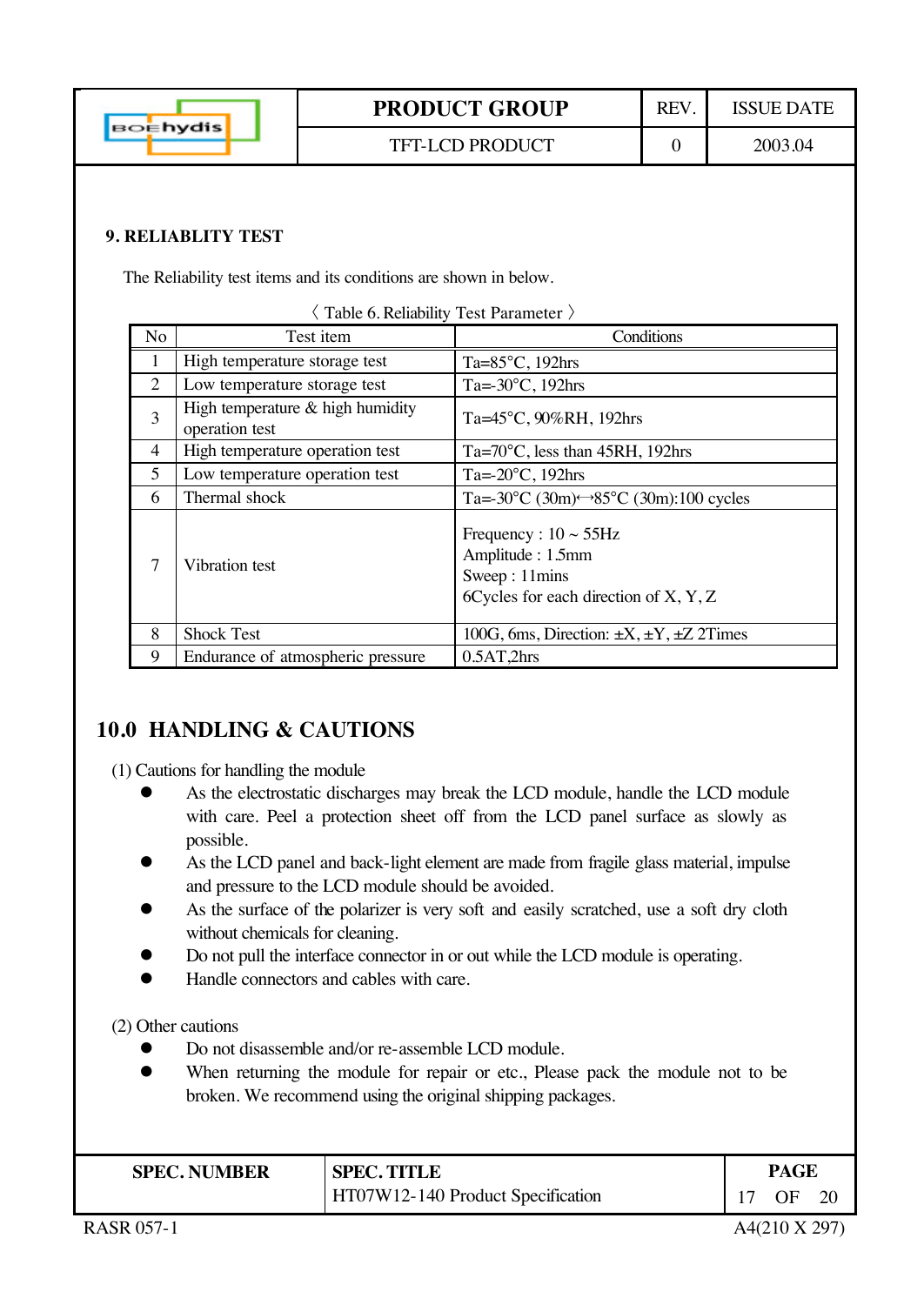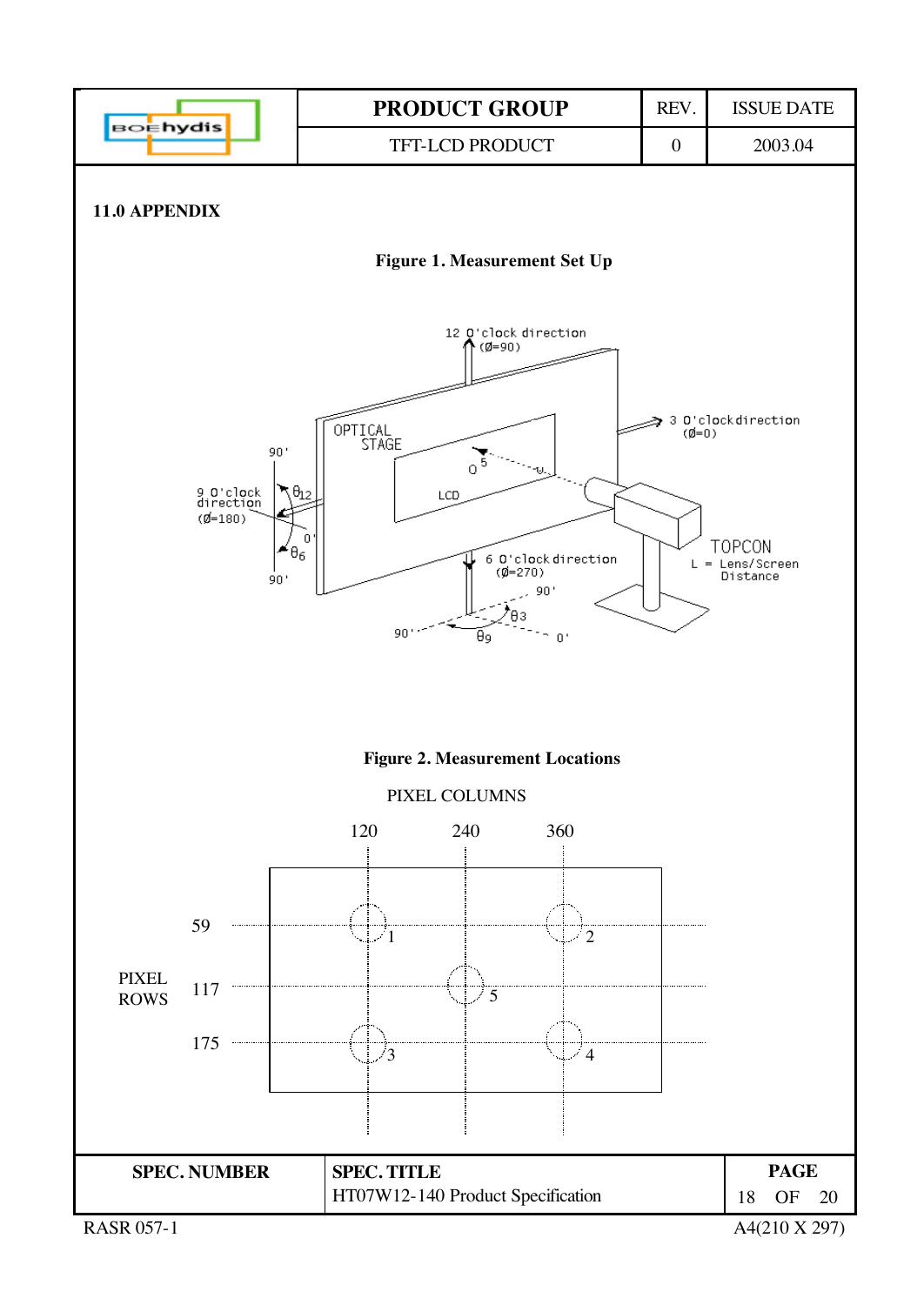